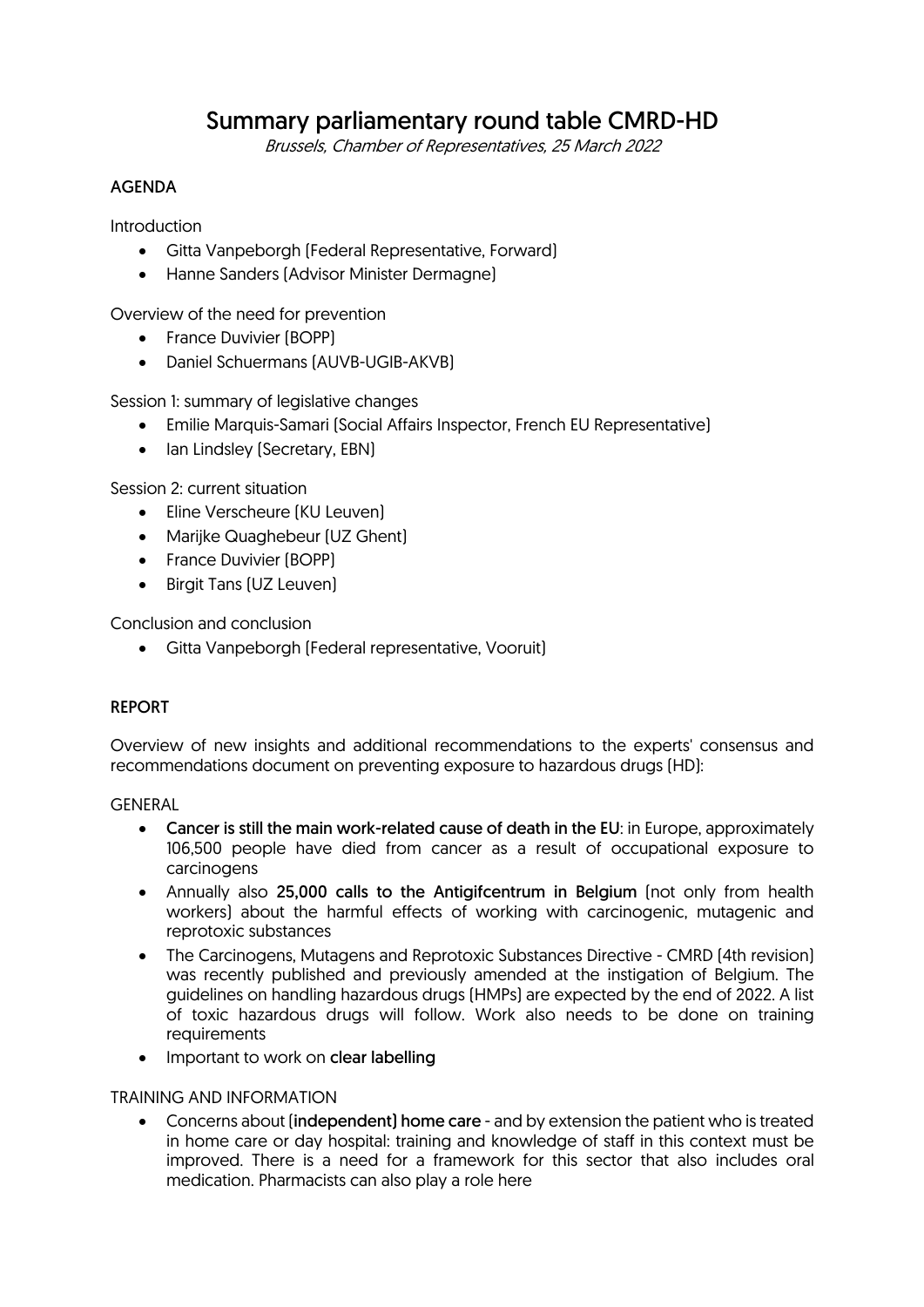- Extra hands and resources are needed in the services to absorb the time investment for training: there is a clinical need for well-trained staff
- Training should be as broad as possible
	- o To all healthcare staff: awareness must be raised among staff working on wards where patients are treated with cytostatics or other hazardous medicinal products
	- o Additional efforts for cleaning staff, transport, ...
	- $\circ$  Specialised nursing staff (level 7) and nursing staff in medical imaging  $\Rightarrow$ competence profile of specialised nursing staff (banaba)
	- o Doctors and doctors in training are still often forgotten in training today
	- o The risk for employees who want to have children or are pregnant is higher and therefore extra attention is needed in training
	- o Attention to information flow to patients (and family and informal carers)
	- o Educate and inform without creating fear
	- o Practical focus & attention for incidents
- Cooperation with schools, with professional associations, with healthcare institutions and with social interlocutors, as well as recognition of this competence through IFIC. portfolio composition and nomenclature are important
- Cancer plan: there are gaps in the education of the patient's care pathway and hospitals must finance costs, e.g. to provide training or monitoring themselves to primary care, home care, informal care, etc.
- Closed systems should be the norm in all areas of manufacturing, preparation, administration, transport and disposal, but must be used properly

#### **MONITORING**

- Need for clear technical and administrative procedures, monitoring and controls in all centres (use of closed systems, decontamination, PMB, testing, etc.)
- Attention to safety and decontamination protocols throughout the chain (transport, cleaning, but also at the patient's home, etc.)
- However, monitoring costs money: contamination tests / wipe samples are expensive
	- o Who pays for this?
	- o Prevention is better than cure
- Do not forget day clinics and specialised doctors outside the hospitals (e.g. dermatologists) in monitoring.
- In case of introduction of new instruments or treatments, additional monitoring is recommended
- Incentive for good monitoring: hospitals and other medical centres that perform well on monitoring, can benefit from a transparent system (awards, certification, …). Patients, staff, … can then make an informed decisions in selecting a hospital for their care

#### **INDUSTRY**

- Labelling: Problem that the yellow label has not yet been sufficiently integrated or rolled out by the industry: is proving difficult and is therefore currently being introduced mainly at hospital level. The responsibility of producers for labelling should be clarified/provided at EU level. A "Yellow Hand Award" could, for example, help to stimulate the uptake of the responsibility, as a low-threshold initiative to raise awareness in the industry
- Contaminated flacons are a real problem: attention to safety in production
- In addition to labelling, require the industry to provide monographs of incidents
- $\bullet$  *Javel* is forbidden as a cleaning product in hospitals, but sometimes necessary to clean some surfaces properly (again, exception provided)